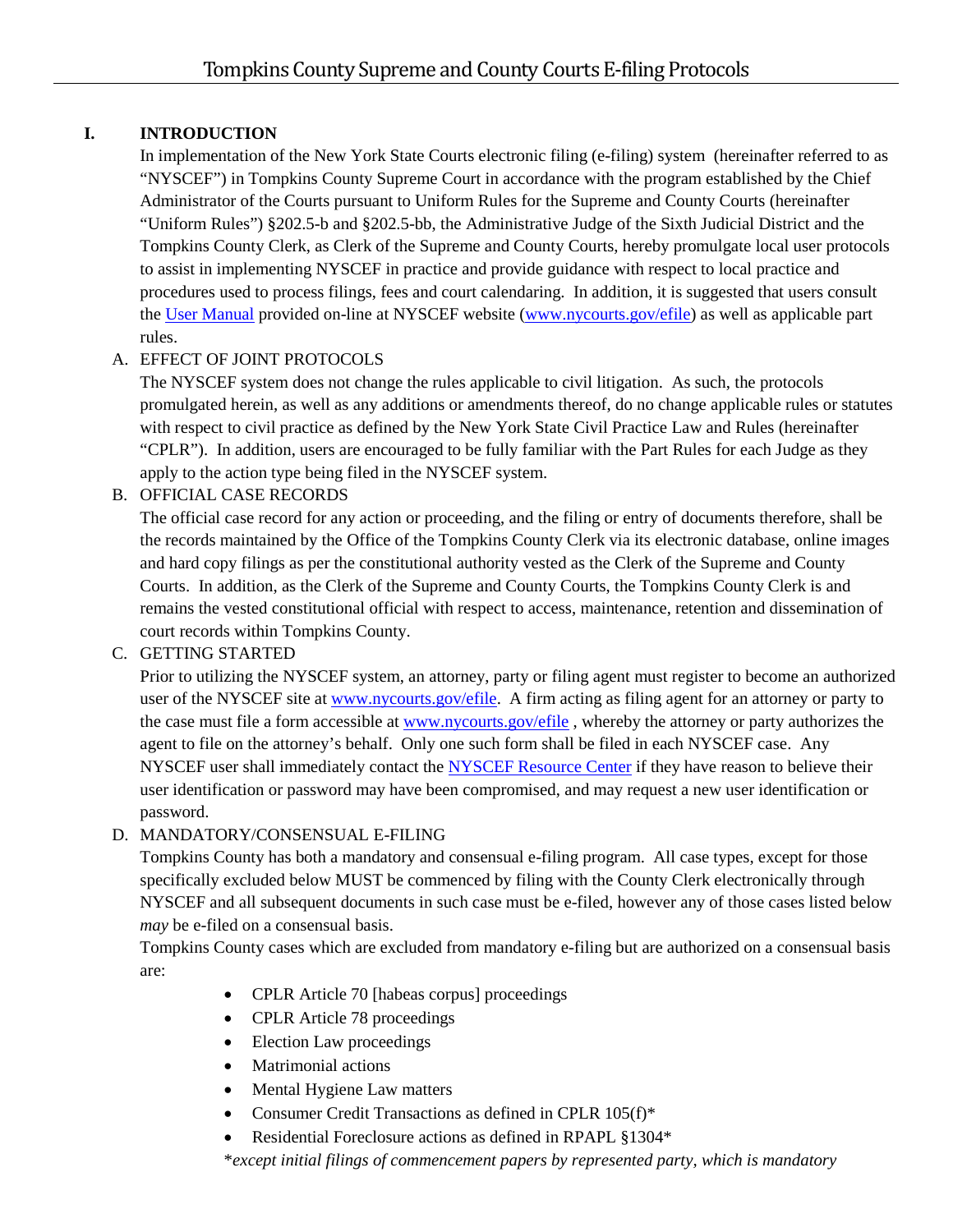#### 1. UNREPRESENTED LITIGANTS

Unrepresented litigants are exempt from e-filing. They can serve and file documents in paper form and must be served with documents in paper form. However, an unrepresented litigant may participate in efiling. For information on how to participate in e-filing, unrepresented litigants should visit [www.nycourts.gov/efile-unrepresented](http://www.nycourts.gov/efile-unrepresented). Unrepresented litigants are also encouraged to visit [www.nycourthelp.gov](http://www.nycourthelp.gov/) or contact the Help Center. An unrepresented litigant who consents to e-filing may cease participation at any time by filing the ["Notice of Intent to Cease E-Filing".](https://iappscontent.courts.state.ny.us/NYSCEF/live/forms/cease.efiling.pdf) However, the other participating parties shall continue to e-file their documents in the case.

### 2. ATTORNEY OPT-OUT

An attorney who certifies in good faith that they lack the equipment or knowledge needed to e-file and have no staff member or employee under their direction who has such knowledge and equipment may opt out of participation in e-filing in a mandatory case by filing form ["Notice of Opt-Out from Participation](https://iappscontent.courts.state.ny.us/NYSCEF/live/forms/notice.of.optout.pdf)  [in Action Subject to Mandatory Electronic Filing"](https://iappscontent.courts.state.ny.us/NYSCEF/live/forms/notice.of.optout.pdf) with the County Clerk. Pursuant to the E-Filing Rules, non-participating counsel shall submit to the County Clerk the original hard copy documents in normal format together with a form ["Notice of Hard Copy Submission –](https://iappscontent.courts.state.ny.us/NYSCEF/live/forms/notice.hard.copy.submission.pdf) E-Filed Cases".

#### 3. ADDITIONAL CONSIDERATION FOR PAPER SUBMISSIONS

Though an unrepresented party and/or opted-out attorney in the action may be filing in paper, the action will still proceed in NYSCEF. As such, these paper filings must note that the image copies of documents filed in hard copy are public records available for public inspection. It is the responsibility of the filer to ensure that the hard copy documents comply with the New York law governing exclusion of social security numbers and confidential personal information in documents filed with a state court (see General Business Law §399-ddd[6]) and redaction rule (Uniform Rule 202.5 [e]). Further, although NYSCEF will generate a notification to the participating parties as a result of the court uploading a nonparticipant's document to complete the record, any attorney that has opted out, or any non-participating unrepresented litigant must also serve the documents on the opposition in paper format and file an Affidavit of Service with the County Clerk.

4. CONVERSION TO E-FILE

Cases previously filed in hard copy will continue in hard copy. Tompkins County will not be converting previously filed hard copy cases to electronic filed cases.

### **II. IDENTIFYING E-FILED CASES**

E-Filed cases must be readily identifiable and marked as such. Whenever counsel presents papers to the Office of the Tompkins County Clerk or the Court Clerk in a NYSCEF matter, counsel should alert the Clerk that the case is a NYSCEF matter. Further:

#### A. WHEN COMMENCED VIA NYSCEF

All e-filed cases index numbers will start with an "EF" in front of the actual index number (for example EF2016-0001). Upon filing of the commencement pleadings and payment of the statutory fee, the Tompkins County Clerk as Clerk of the Supreme and County Courts will assign a NYSCEF designated index number and notify the filer via the NYSCEF system of the number assigned and filing date. Such index number must be affixed to all documents submissions, filings and communications to the Tompkins County Clerk as Clerk of the Supreme and County Courts and the Court.

### **III. FILING OF PAPERS**

#### A. PAYMENT OF FEES

Payment for fee-bearing NYSCEF documents shall be made online via credit card (Mastercard, Visa, or American Express) at the time of submission.

1. EFFECT OF PAYMENT

Pursuant to CPLR §304 and the court rules, a document is not filed until the fee has been tendered.

B. FILING A DOCUMENT WHERE SIZE, CONSISTENCY OR CONTEXT PREVENTS E-FILING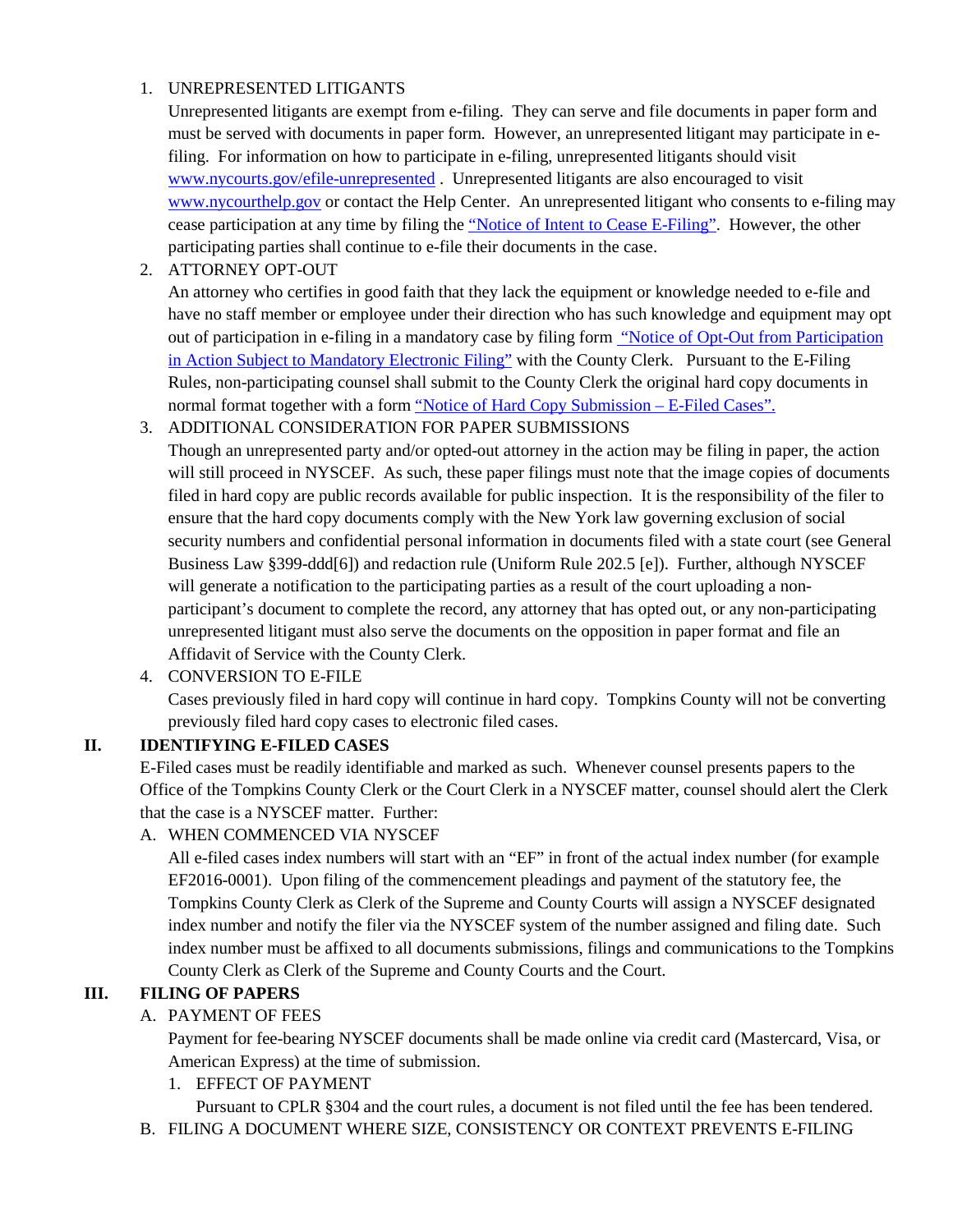Where the size, consistency or context of a hard copy document preclude its e-filing, the user shall e-file a form ["Notice of Hard Copy Exhibit Filing"](https://iappscontent.courts.state.ny.us/NYSCEF/live/forms/notice.hard.copy.exhibit.pdf) and, if filing the document in hard copy, attach a copy of the [Notice of Hard Copy Submission Form.](https://iappscontent.courts.state.ny.us/NYSCEF/live/forms/notice.hard.copy.submission.pdf)

C. SOCIAL SECURITY NUMBERS

An attorney or self-represented party filing a document via the NYSCEF system must comply with the requirements of CPLR and all applicable Laws and Rules, which will often require redaction of any social security number that appears in the original document.

D. EXHIBITS

In the NYSCEF system, each exhibit should be uploaded as a separate PDF file. After uploading a primary document, please choose document type "Exhibit"; enter the appropriate number or letter. Each exhibit needs a short description added in the ADDITIONAL DOCUMENT INFORMATION field.

#### E. ERRORS UPON SUBMISSION

Submission of documents which, upon examination, require correction or addition will result in a notification to the filer advising that there is a problem with the document. The filer shall make the required corrections and/or additions and transmit the corrected document by logging in with the filers account and using the re-file link on the document list for that case.

#### F. TECHNICAL FAILURES

When filing electronically is hindered by a technical failure (as set forth in Uniform Rule §202.5[i]), a party may file with the Clerk's Office in hard copy. With the exception of deadlines that by law cannot be extended (for example a statute of limitations or the deadline for filing a notice of appeal), the time for filing of any document that is delayed due to technical failure of the NYSCEF system shall be extended for one day for each day on which such failure occurs, unless otherwise ordered by the court.

### G. CORRESPONDENCE

Correspondence, only as expressly permitted by part rules, must be filed and transmitted to other parties via the NYSCEF system. No duplicate copies of the correspondence shall be provided to the court by either fax or mail

### H. DISCOVERY MATERIALS

In any action subject to e-filing, parties and non-parties producing materials in response to discovery demands may enter into a stipulation authorizing the e-filing of discovery responses and discovery materials to the degree and upon terms and conditions set form in the stipulation. In the absence of such stipulation, no party shall e-file any such materials except in the form of excerpts, quotations, or selected exhibits from such materials as part of the motion papers, pleadings or other filings with the court unless otherwise specified by statute, rule or part rule.

#### I. NOTICE OF ENTRY

Pursuant to NYSCEF Rules, the Court Clerk shall upload orders electronically. Such orders will be approved by the Tompkins County Clerk's Office and shall constitute entry of the order. The NYSCEF system will provide notification that the order has been entered. Such notice does not constitute service of notice of entry by any party.

#### J. WORKING COPIES

E-Filed documents subject to review and processing by the Civil Calendar Clerk's office do not require a working copy unless otherwise directed or provided for in part rules. Any working copy without a Confirmation Notice generated by NYSCEF firmly fastened thereto as a cover page will not be accepted.

#### 1. FILING MUST PRECEDE DELIVERY OF WORKING COPIES

Pursuant to Uniform Rules §202.5-b, any working copy submitted shall include, as a cover page firmly fastened thereto, a copy of the Confirmation Notice received from NYSCEF. Court staff will not screen each working copy to be sure that is an accurate reflection of the document filed via NYSCEF. Should counsel fail to file a document with NYSCEF, that document will not be part of the County Clerk's file.

2. FORMAT OF WORKING COPIES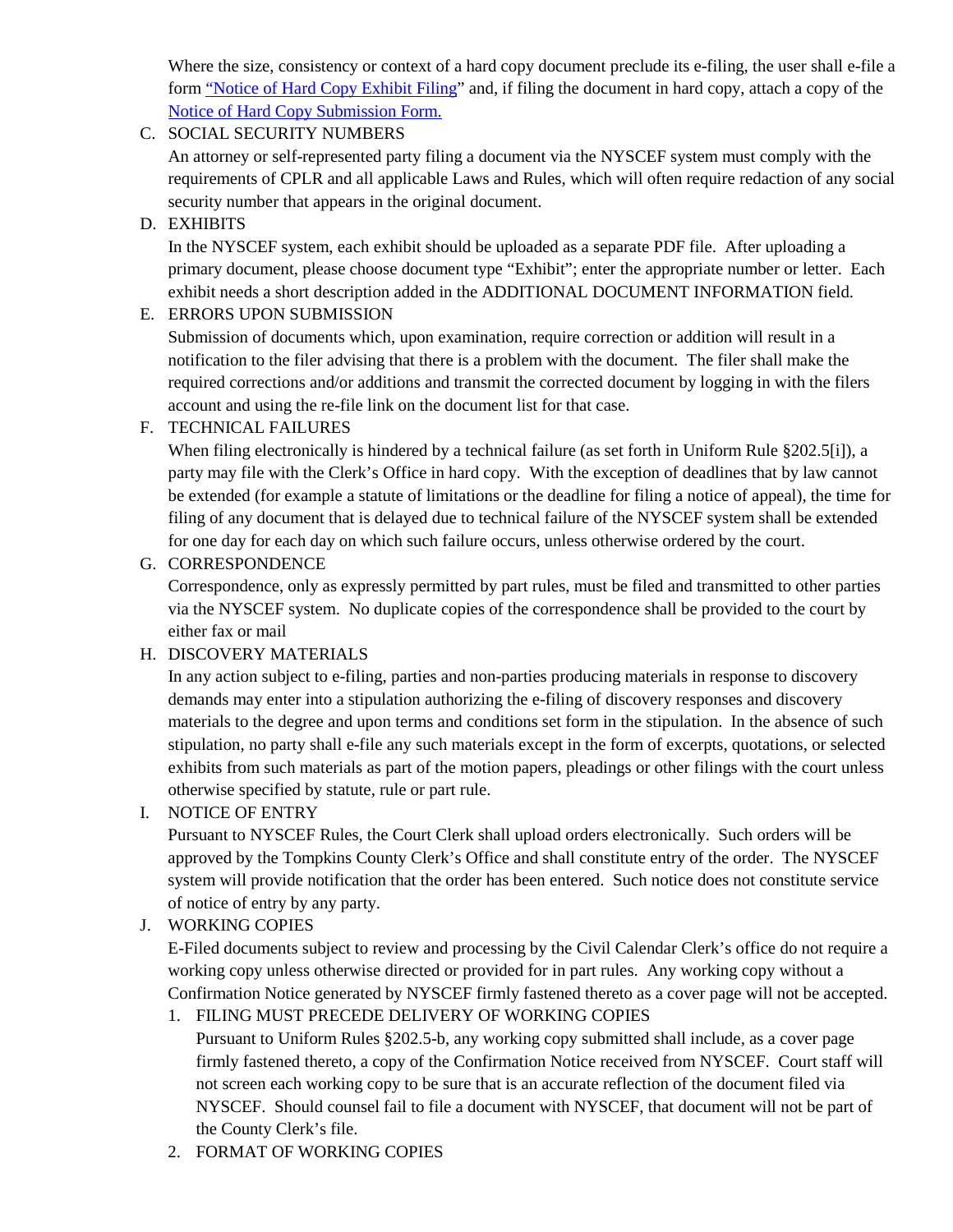Confirmation Notice must be attached to the front of the document. Working copies must contain tabs, no backs. Each document or group of documents that is separately bound must have a **CONFIRMATION NOTICE** as the first page.

3. WORKING COPIES NOT ACCEPTED BY THE COUNTY CLERK OR SUPREME COURT CLERK.

Working copies are not accepted by the Tompkins County Clerk's Office or the Supreme Court Clerk's Office for forwarding to the assigned Justice, nor are they received and filed as part of the case file maintained by the Tompkins County Clerk in their capacity as Clerk of the Supreme and County Courts. They must be mailed directly to chambers.

4. PRINTING OF WORKING COPIES Working hard copy documents, when required by the assigned Justice or by rules of procedure, are not printed or provided by the Office of the Tompkins County Clerk or the Civil Calendar Clerk's Office.

### 5. DELIVERY OF WORKING COPIES

All working copy documents shall be delivered to Chambers. The Tompkins County Clerk's Office and the Supreme Court Clerk's Office will not forward working copies to Chambers. Filers must familiarize themselves with the part rules to determine whether working copies are permitted. Working copies submitted by mail or overnight delivery must be conspicuously marked on the outside of the package – "WORKING COPY". All working copies must be submitted with the NYSCEF confirmation notice firmly attached thereto.

### 6. WORKING COPIES DISCARDED

The official record of a document in an e-filed case is the document filed via NYSCEF. Working copies are intended only for use by the Justice. The court will discard all working copies after the Justice has finished with them. Thus, in the event that counsel fails to file a document via NYSCEF, the document will not be part of the court record.

# **IV. REQUESTS FOR JUDICIAL INTERVENTION (RJI'S)**

An RJI in a NYSCEF case shall be e-filed via NYSCEF.

### **V. MOTIONS**

Motion submission, including cross motions, shall comply with all relevant provisions of the CPLR, the Rules of the Court.

### A. GENERAL

A motion on notice or notice of petition in a NYSCEF case shall be filed through NYSCEF and, except regarding a notice of petition commencing a Tax Certiorari Action, must be accompanied by a Request for Judicial Intervention if the motion is being filed upon commencement or if the matter has not yet been assigned to an IAS Justice. In addition, cross motions, opposition and reply papers must be submitted via NYSCEF.

### B. CALENDARING OF MOTION

After a motion or notice of petition is filed with NYSCEF, the fee accepted by the County Clerk and the submission reviewed by court staff, the matter will be placed on the appropriate calendar.

### C. ADJOURNMENTS

Motions that have been electronically filed may be adjourned only if an adjournment complied with any directives of the assigned Justice or relevant part rules. If an attorney wished to submit a stipulation regarding an adjournment to be "so ordered", such stipulation should be filed via NYSCEF. Attorneys should not assume a request for an adjournment submitted by stipulation has been granted until and unless the Court approves and so-orders the same.

### D. EXHIBITS

Please see section III(D) Exhibits above regarding exhibits.

### E. WORKING COPIES

Please see Section III(J) above regarding working copies.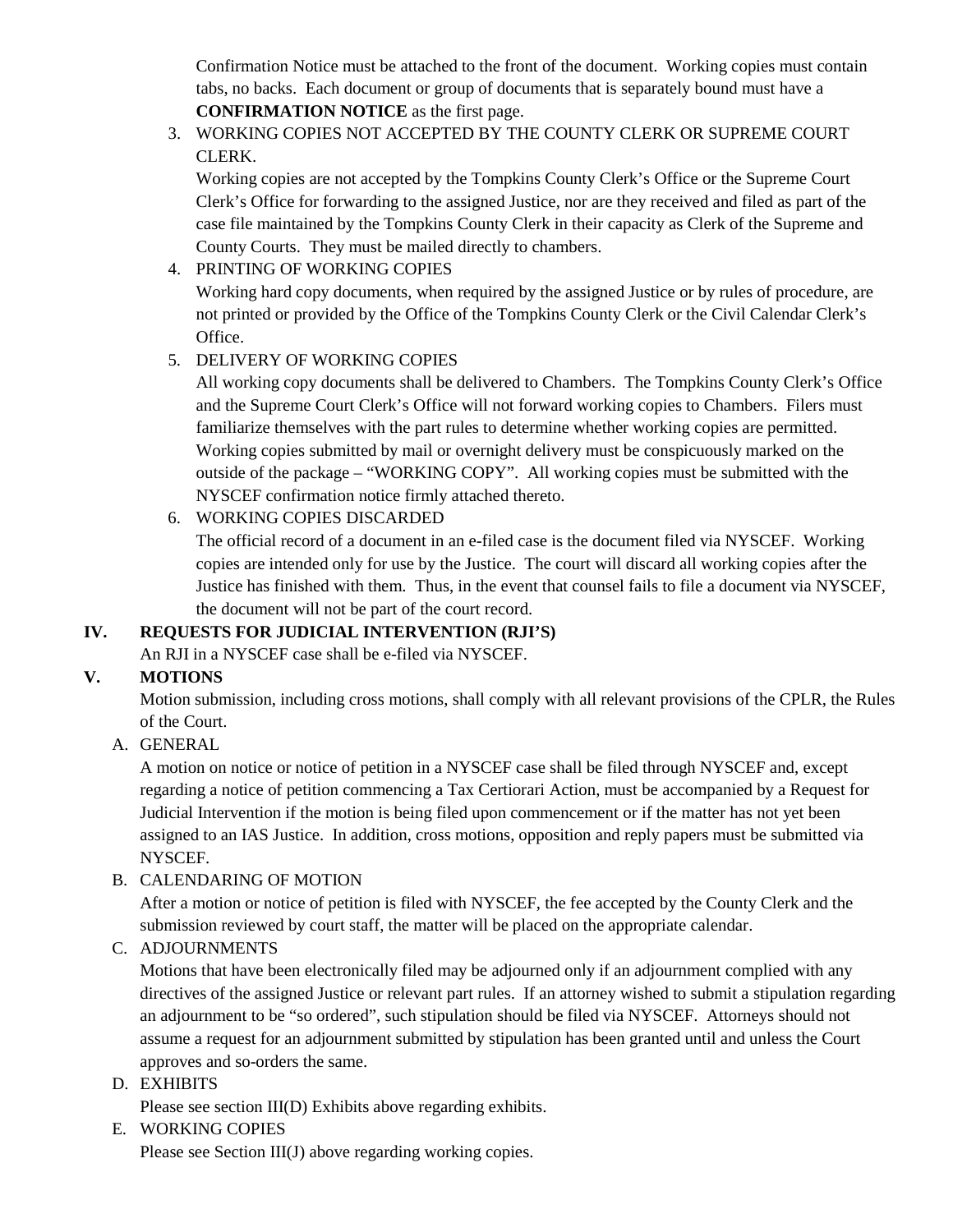#### F. AFFIDAVITS OF SERVICE

All affidavits of service must be filed with the NYSCEF system in compliance with statutory requirements or pursuant to the directive of the court.

### G. DECISIONS

Decisions and/or Orders issued will be scanned by Chambers staff into NYSCEF, which will immediately transmit notice of the event via NYSCEF to all parties and a link to the decision and/or order. In the case of orders, this notice does not constitute service of notice of entry by any party (See Section III (I) for more information regarding Notice of Entry).

### **VI. ORDERS TO SHOW CAUSE**

Proposed Order to Show Cause (hereinafter "OTSC") shall comply with all relevant provisions of the CPLR and the Uniform Rules.

A. GENERAL

Except as provided in the following paragraph, a proposed OTSC and supporting documents in a NYSCEF case must be submitted by filing with NYSCEF. Original documents will not be accepted by the County Clerk.

## B. WORKING COPIES

Counsel should consult relevant part rules to determine whether a working copy of the proposed OTSC and the supporting documents must be submitted.

## C. HARD COPY SERVICE

In cases in which hard copy service is made of documents that were submitted in hard copy pursuant to paragraph III(B) and where no party is served electronically, the filing attorney or party shall, not later than three days after service, e-file the OTSC and the supporting papers, together with proof of hard copy service.

D. DECLINATION

If the proposed OTSC and supporting documents were filed with the court in hard copy form, the filing attorney or party shall file the supporting documents with NYSCEF no later than three days after the filing by the clerk.

E. EXHIBITS

Please see section III(D) Exhibits above regarding exhibits.

F. OTHER

Any OTSC not filed in accordance with the Uniform Rules and part rules will not be addressed by the part. **VII. SEALED DOCUMENTS AND SECURE DOCUMENTS**

In order to seal a document in a NYSCEF case, a party must proceed in accordance with Part 216 of the Uniform Rules for the Trial Courts.

A. APPLICATION FOR A SEALING ORDER

If a party wished to file and maintain papers under seal and no sealing order has been issued in the case, the part must, either by motion or on submission to the court of a stipulation, obtain a court order directing the County Clerk to seal the file. The court will conduct a Part 216 analysis in deciding whether to issue such an order. **If the motion/stipulation is filed via NYSCEF, it will be open to the public until a sealing order is served upon the County Clerk.** Alternatively, the parties may make a motion or submit a stipulation without filing it in NYSCEF until the court rules on sealing issue. Any such motion or stipulation submitted in hard copy form must bear a ["Notice of Hard Copy Submission –](https://iappscontent.courts.state.ny.us/NYSCEF/live/forms/notice.hard.copy.submission.pdf) E-filed Case" and must be accompanied by a CD or other acceptable electronic storage device containing the filings in PDF format. Any opposition or reply papers shall likewise be submitted in hard copy form with such Notice, and be accompanied by a CD containing the documents in PDF format. Each such CD shall bear a label containing the name of the case, the index number, and the name and e-mail address of the submitting attorney.

B. SEALING EXISTING NYSCEF DOCUMENTS

If the court issues an order directing the sealing of an existing NYSCEF file or a document(s) already filed via NYSCEF, the applicant shall file with NYSCEF form ["Notification for Sealing"](https://iappscontent.courts.state.ny.us/NYSCEF/live/forms/notification.for.sealing.pdf) along with a copy of the order as required by CPLR §8019(c). The County Clerk will seal the file or document(s) in question as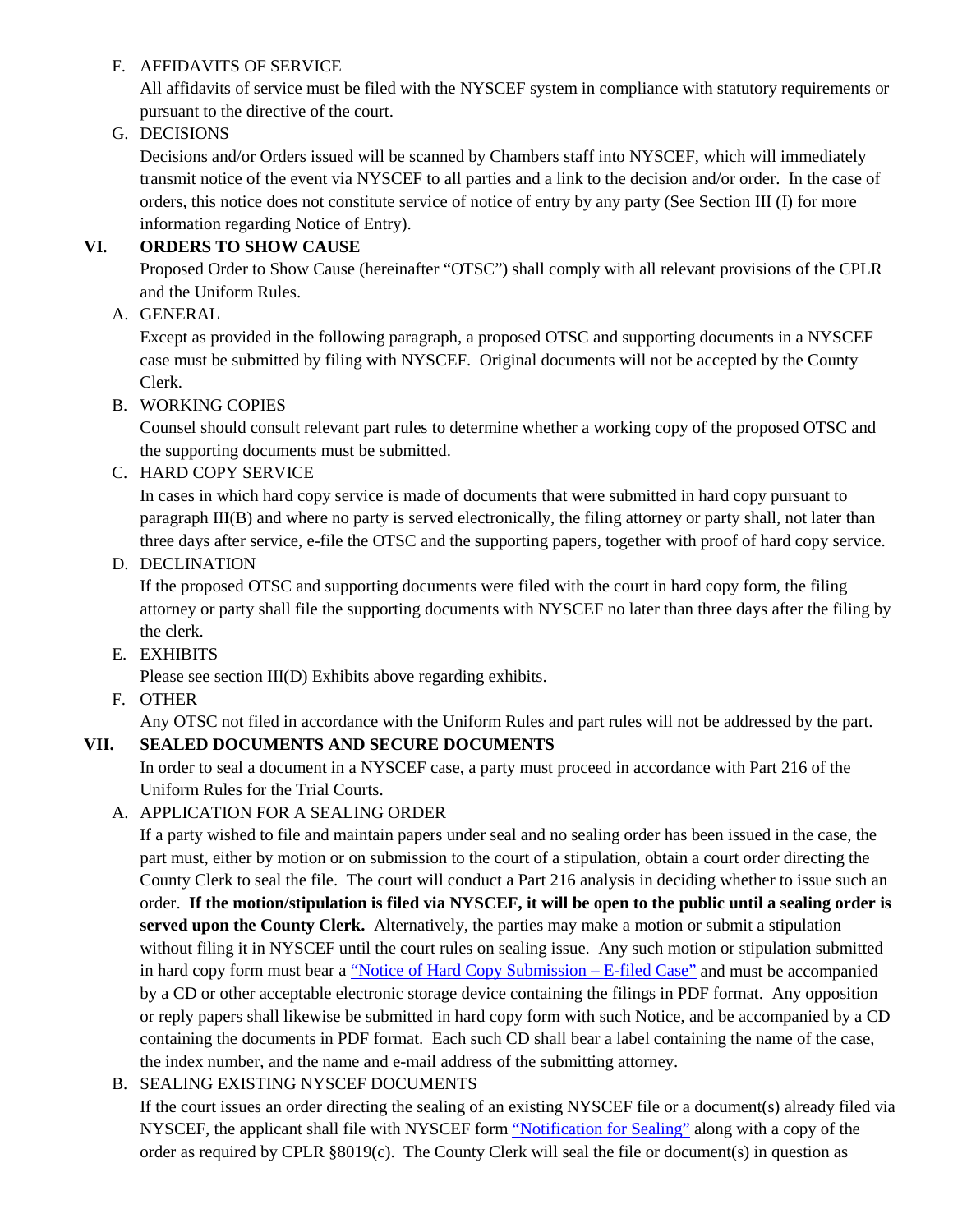directed by the court. In addition, service should include a reference, if applicable to any hard copy filings that may exist for the sealed case in question. Upon receipt of the notification, the Clerk shall seal the documents in question and implement a secure action code to prevent access to these documents except by the parties to the action and the court.

### C. IDENTIFYING SEALED DOCUMENTS

Submission of documents sealed via court order or by operation of law shall be clearly labeled as SEALED on the title page of the document submitted and, wherein applicable, be accompanied by a copy of the court order directing and permitting the sealing of same.

#### **VIII. NOTE OF ISSUE**

#### A. TORT ACTIONS

All discovery must be completed and the Note of Issue and Certificate of Readiness must be filed with NYSCEF. Parties will then be prepared for a pretrial conference at which time counsel must be prepared to discuss settlement at the conference.

#### B. TAX CERTIORARI PROCEEDINGS

The filing of a Note of Issue in a Tax Certiorari proceeding shall not occur via NYSCEF unless all disclosure proceedings, except as hereinafter set forth, have been completed. Any statement of income and expenses in such proceedings, as provided for pursuant to Uniform Rule §202.59 (22 NYCRR 202.59) must be served upon the respondent prior to filing of the Note of Issue. Upon service of said Note of Issue in such proceedings, the respondent may request an audit similarly provided for in Uniform Rule §202.59. Prior to any trial of said proceedings, the Court may also require the exchange of pre-trial memoranda and/or trial property appraisals by the parties of such proceedings.

#### **IX. CONSOLIDATION OF JOINT TRIAL**

Consolidation or joint trial of proceedings shall be at the discretion of the court. In the case of consolidation of tax certiorari proceedings, all pleadings containing multiple index numbers for multiple tax years shall be entered into the Clerk of the Court's casebook bearing the first year NYSCEF index number assigned unless directed otherwise by the court.

### **X. JUDGMENT**

### A. GENERAL PROCEDURES

Judgment should be e-filed through NYSCEF as a single transaction and not combined with any other unrelated filings or transactions.

#### 1. SUBMISSION

A party seeking the entry of a judgment must submit a Bill of Costs, Interest Calculation, any necessary supporting information or a judgment roll as defined by CPLR §5016(c) or CPLR §3215(i) respectively. The statement for judgment must contain the addresses of the debtor(s) and creditor(s) in order to be docketed by the Tompkins County Clerk as required by CPLR §5018(c)(1).

#### 2. EXAMINATION

The Judgment Clerk will examine the submission for entry. If the submission is deficient, the deficiencies will be communicated to the submitter via the NYSCEF system. Once corrected, the judgment should be resubmitted via NYSCEF by logging in with the filers account and using the re-file link on the document list for that case.

#### 3. NOTIFICATION OF ENTRY

Once the judgment is entered, notification will be sent via NYSCEF. Entry consists of both entry as defined by CPLR §5016(a) and any recordation of any required statutory fee. Such notification shall not constitute service of Notice of Entry, but instead only notification of entry of the judgment. It shall be the responsibility of the submitting party to service Notice of Entry on all parties.

### B. ENTRY OF DEFAULT JUDGMENTS

A party seeking the entry of a default judgment by the Clerk pursuant to CPLR §3215 shall choose the following NYSCEF document type: *Clerk Default Judgment (Proposed)*. If the Bill of Costs is not included on the judgment itself, the filer must choose the *Bill of Costs* document type and file it as a separate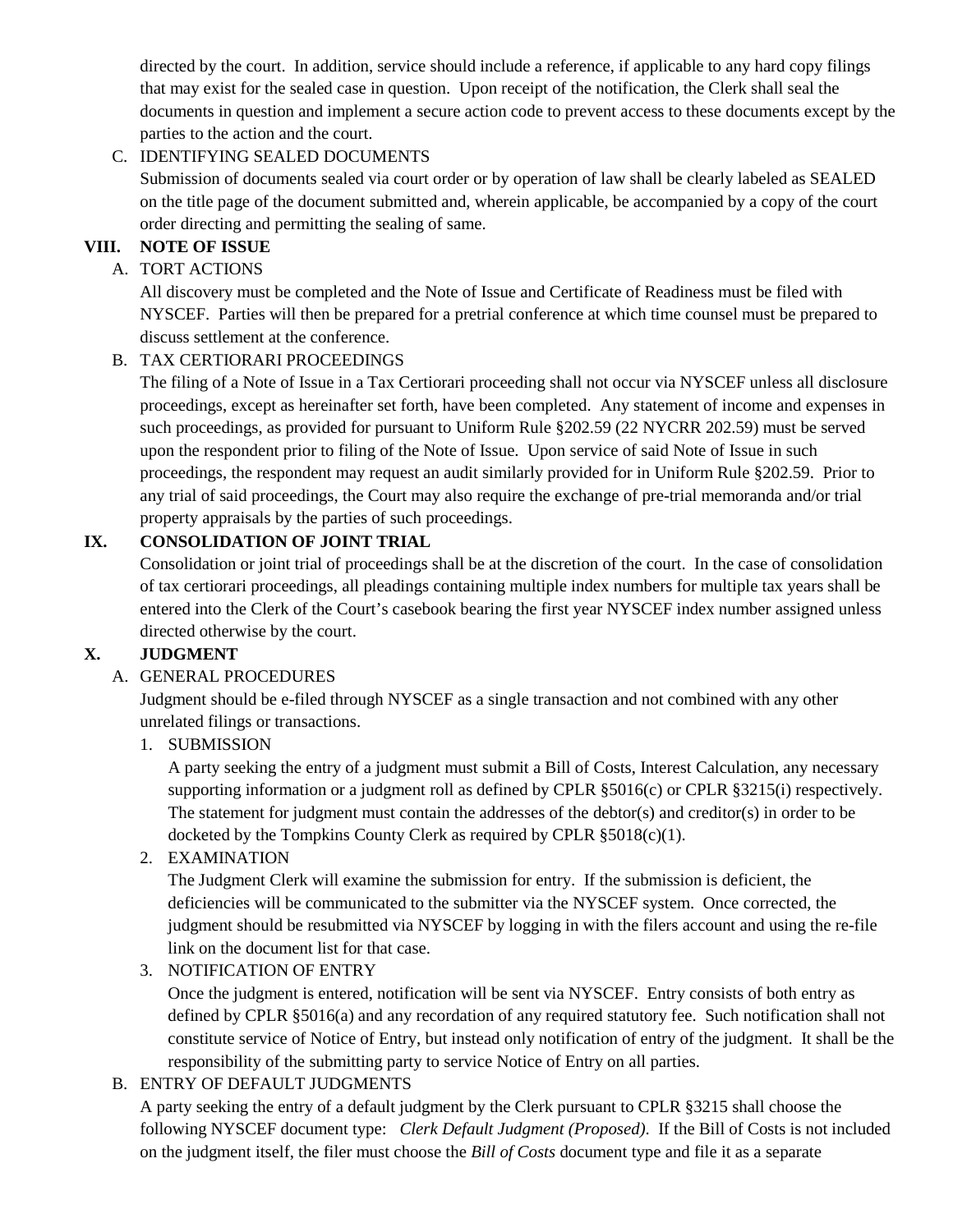document. The filing fee is forty-five dollars (\$45) unless entry is predicated upon a not heretofore filed Stipulation of Settlement, in which case the fee is thirty-five dollars (\$35). If the entry of the judgment is conditioned upon a previously filed Stipulation or a Decision and Order, in which case no fee is due.

C. JUDGMENT SIGNED BY THE COURT:

As prescribed by Uniform Rule §202.5-b(d)5, a party seeking the entry of a judgment signed by the court shall choose the following NYSCEF document type: *Judgment – To Court (proposed).* The judgment shall comply with statutory requirements and all necessary supporting pleadings must be filed as separate documents. A working copy of the submission should only be provided to the assigned Justice if indicated in part rules. Individual court part rules regarding the submission of judgments must be complied with in addition to statutory requirement and protocols.

D. CONFESSION OF JUDGMENT

Entry of judgment by confession shall adhere to statutory requirements of CPLR §3218.

1. SUBMISSION

A party seeking the entry of judgment by confession via NYSCEF shall choose the document types *Confession of Judgment (Affidavit of Defendant)* and *Confession of Judgment* for the statement. A statutory fee of two hundred and ten dollars (\$210) for the assignment of an Index Number is required, unless the affidavit is executed in conjunction with a pre-existing Tompkins County action. The statement for judgment must be submitted simultaneously with the affidavit, the judgment entered immediately thereupon the filing of the affidavit.

2. VENUE

Venue is properly based in Tompkins County upon either the residence of the confessor at the time of execution of the affidavit, or upon express authorization as contained in the affidavit.

# 3. ENTRY

Notification will be communicated via NYSCEF to the filer upon entry. Such notification shall not constitute service of Notice of Entry, but instead only notification of entry of judgment. It shall be the responsibility of the submitting party to serve Notice of Entry on all parties.

# **XI. NOTICE OF APPEAL AND APPEAL PAPERS**

A Notice of Appeal shall be filed via NYSCEF and the fee paid. The Notice of Appeal will not be considered filed until the payment of the fee has been accepted by the Tompkins County Clerk's Office. The Notice shall be filed in conformity with existing rules, and shall contain the Request for Appellate Division Intervention form as required by the Appellate Division. The other parties to the case may be served via NYSCEF in the manner described above. Proof of hard copy service must be filed via NYSCEF. At present, the Appellate Division does not handle appeals in NYSCEF by electronic means. As such, the appellant shall be responsible for the conversion of e-filed submissions to hard copy. The Tompkins County Clerk's Office will not provide hard copies of filed documents to constitute the record. Upon disposition of the appeal, the party that prevails on appeal must upload a copy of the appellate decision in NYSCEF.

# **XII. OTHER**

# A. EFFECT OF COMMUNICATION FROM THE TOMPKINS COUNTY CLERK'S OFFICE

Any and all notification from the Tompkins County Clerk's Office as Clerk of the Supreme and County Courts shall not be construed or considered to be service of notice of entry for purposes of commencement of the statutory time to appeal, or otherwise. Such communications from the Clerk shall constitute and serve only as notification of receipt or entry of ministerial capacity.

- B. NOTICE TO THE COUNTY CLERK: If an order in a NYSCEF case requires that the Tompkins County Clerk take action, the party who filed the order must file a [Notice to the County Clerk –](https://iappscontent.courts.state.ny.us/NYSCEF/live/forms/notice.to.county.clerk.pdf) CPLR§8019(c).
- C. NOTICE TO COUNTY CLERK TO AMENDMENT TO CAPTION If the caption in an NYSCEF case needs to be amended, the party requesting the amendment must file a [Notice to County Clerk Amendment to Caption.](https://iappscontent.courts.state.ny.us/NYSCEF/live/forms/notice.county.clerk.amend.caption.pdf)
- D. SUPPORT